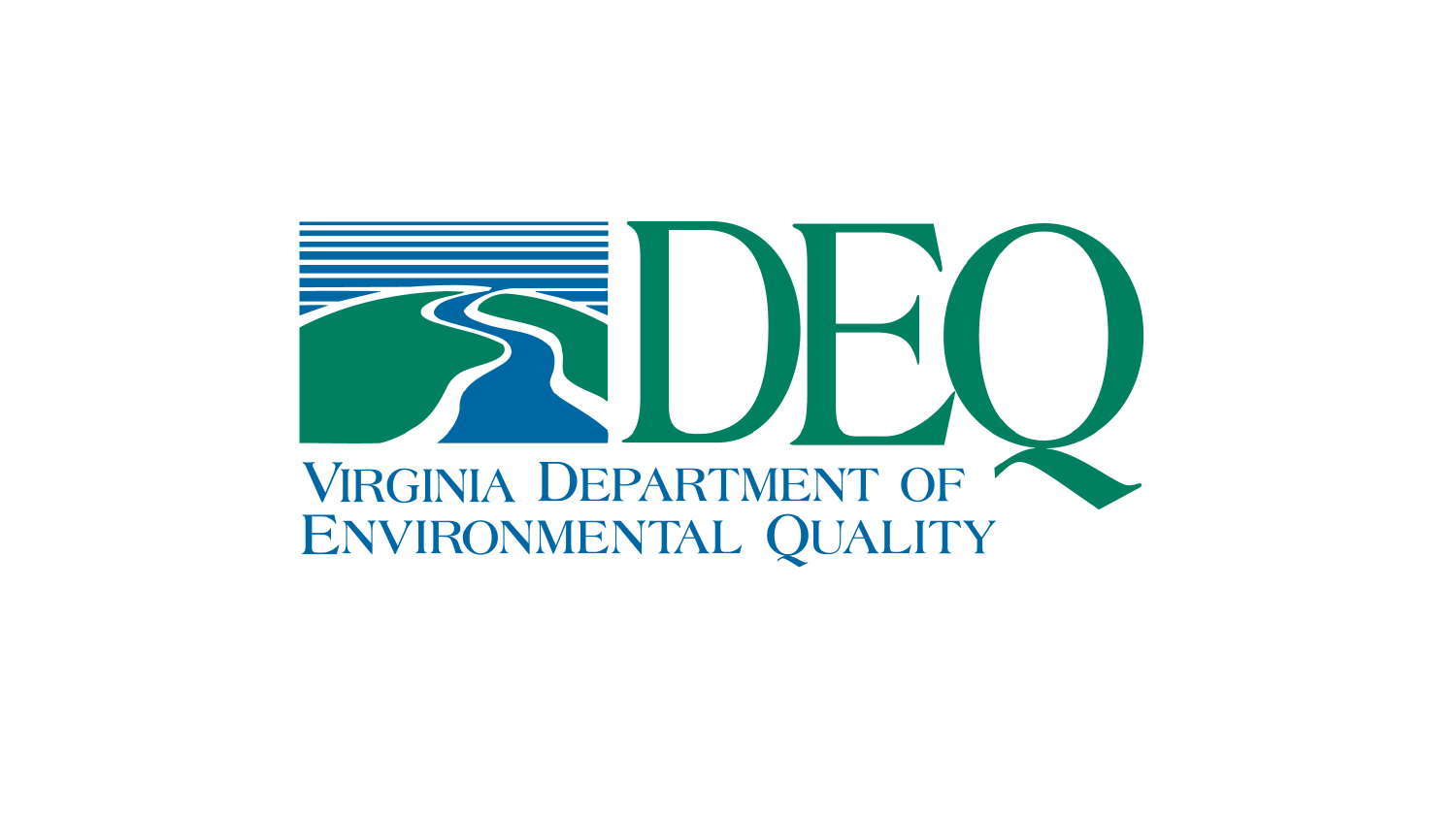

# **Guide for Third Meeting SaMS Education and Outreach Workgroup**

Sarah K. Sivers Water Quality Planning Team Lead August 29, 2019 Virginia Department of Environmental Quality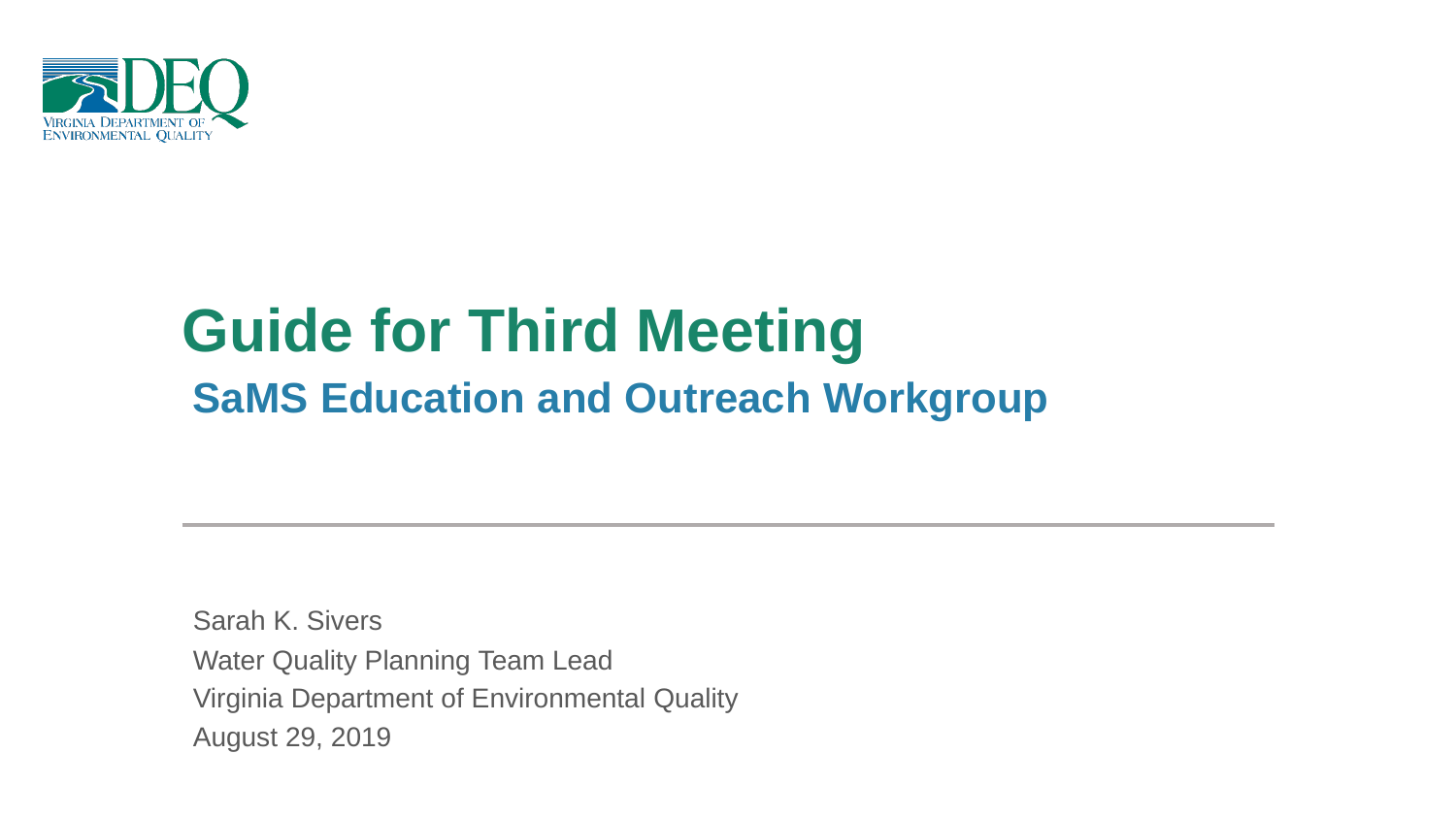# **Workgroup Highlights**

- Wrapping-up 3<sup>rd</sup> Round of Meetings
- Soon Scheduling 4th Round
	- Except for Traditional BMP Workgroup
- From SAC Meeting:
	- Overall support for developing recommendations
	- Feedback for Education and Outreach Workgroup
		- Need messages targeted at elected officials
		- K-12 educational focus needed
		- Distinguish messages between audiences (i.e. private property vs. general public)
		- Greater clarity/certainty of next steps for outreach plan
		- Collaborate with different programs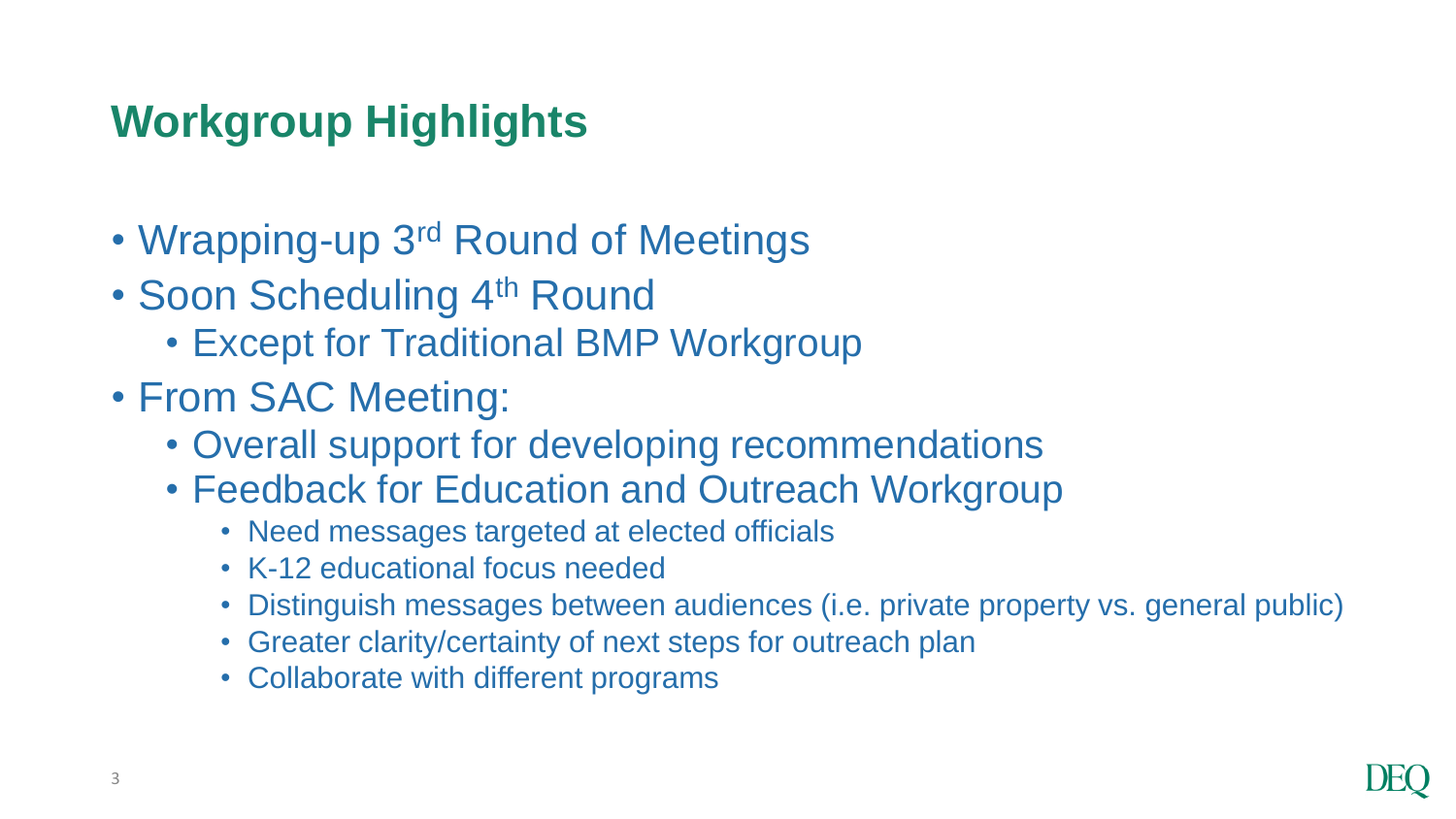# **Workgroup Highlights (cont.)**

- Notes from Other Workgroups:
	- Non-Traditional BMPs: Request to develop outreach materials using information they gathered for homeowners/commuters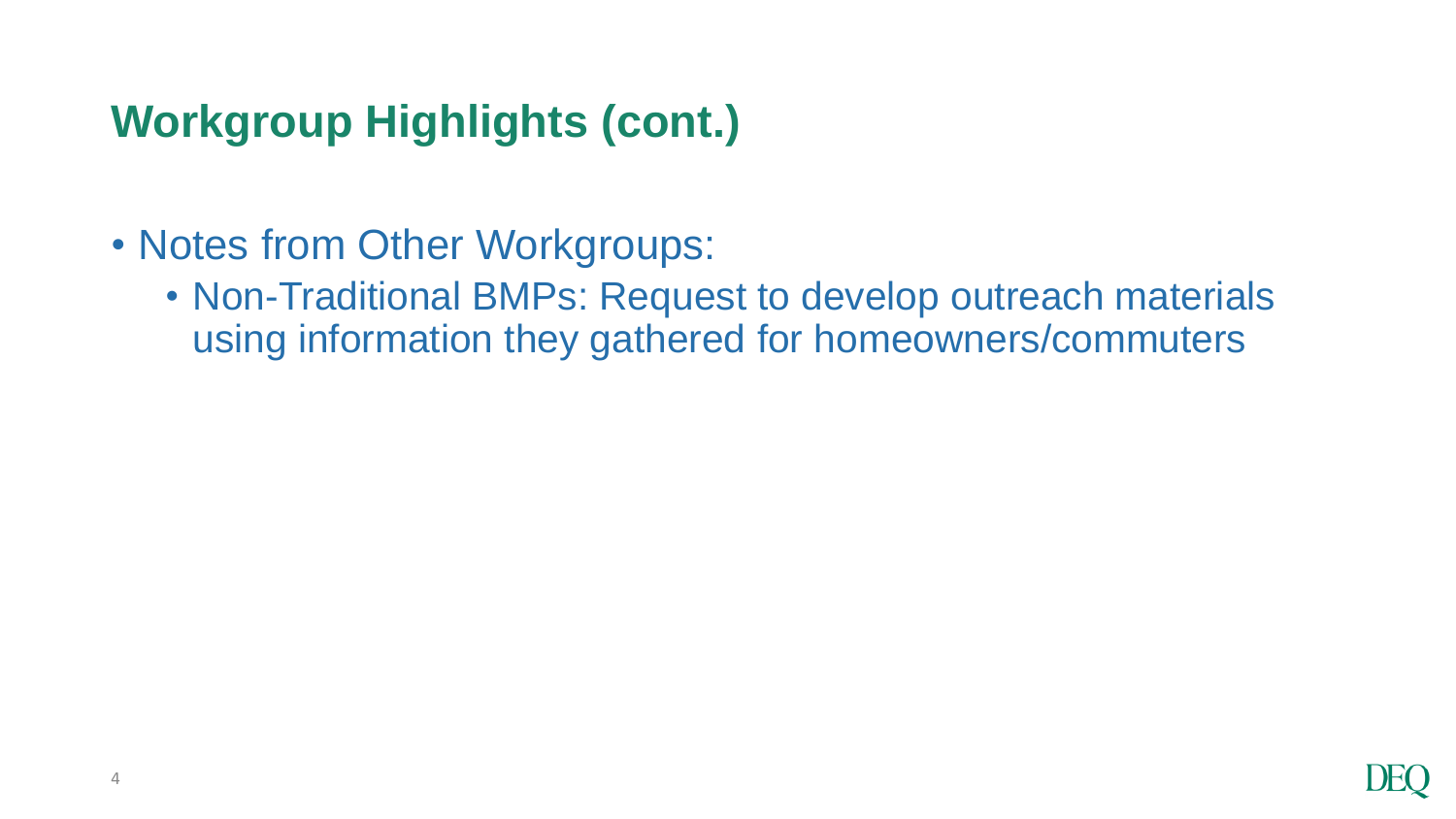### **Current Action Items**

- Pilot Outreach Campaign / Plan
	- Two components:
		- 1. Online (newsletter / email / social media)
		- 2. Listening session (in-person, hold in Long Branch Watershed)
	- Two steps to implement (new):
		- 1. Introduce SaMS / Encourage SaMS newsletter sign-up
		- 2. Awareness (message testing)
- Baseline Awareness Survey
- Over-Arching Message (a.k.a. tagline)
- Outreach Materials
- Social Media Toolkit
- Funding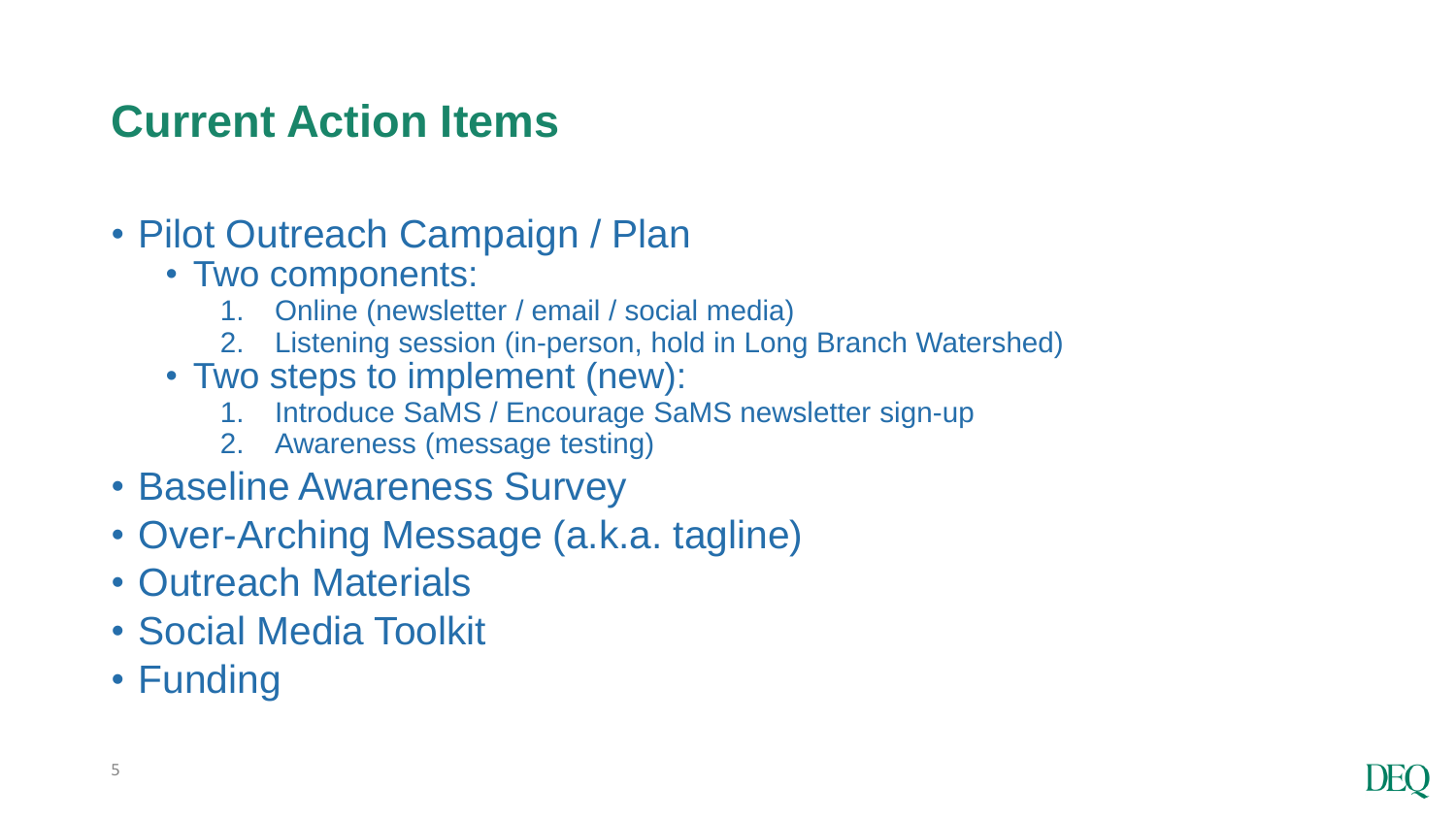## **Messages and "Tagline"**

- Overarching Message:
	- Winter Salt Smart
- Hashtag:
	- 1. (Primary) #WinterSaltSmart
	- 2. (Secondary) #LearnAboutSalt
- Teaser Language:
	- 1. Learn more about salt use in Northern Virginia at: [web link]
	- 2. Want to learn how we're doing this in Northern Virginia? Click here: [web link]
	- 3. The pluses and minuses of salt use in Northern Virginia at: [web link]
- Feedback Form (on messaging):
	- See handout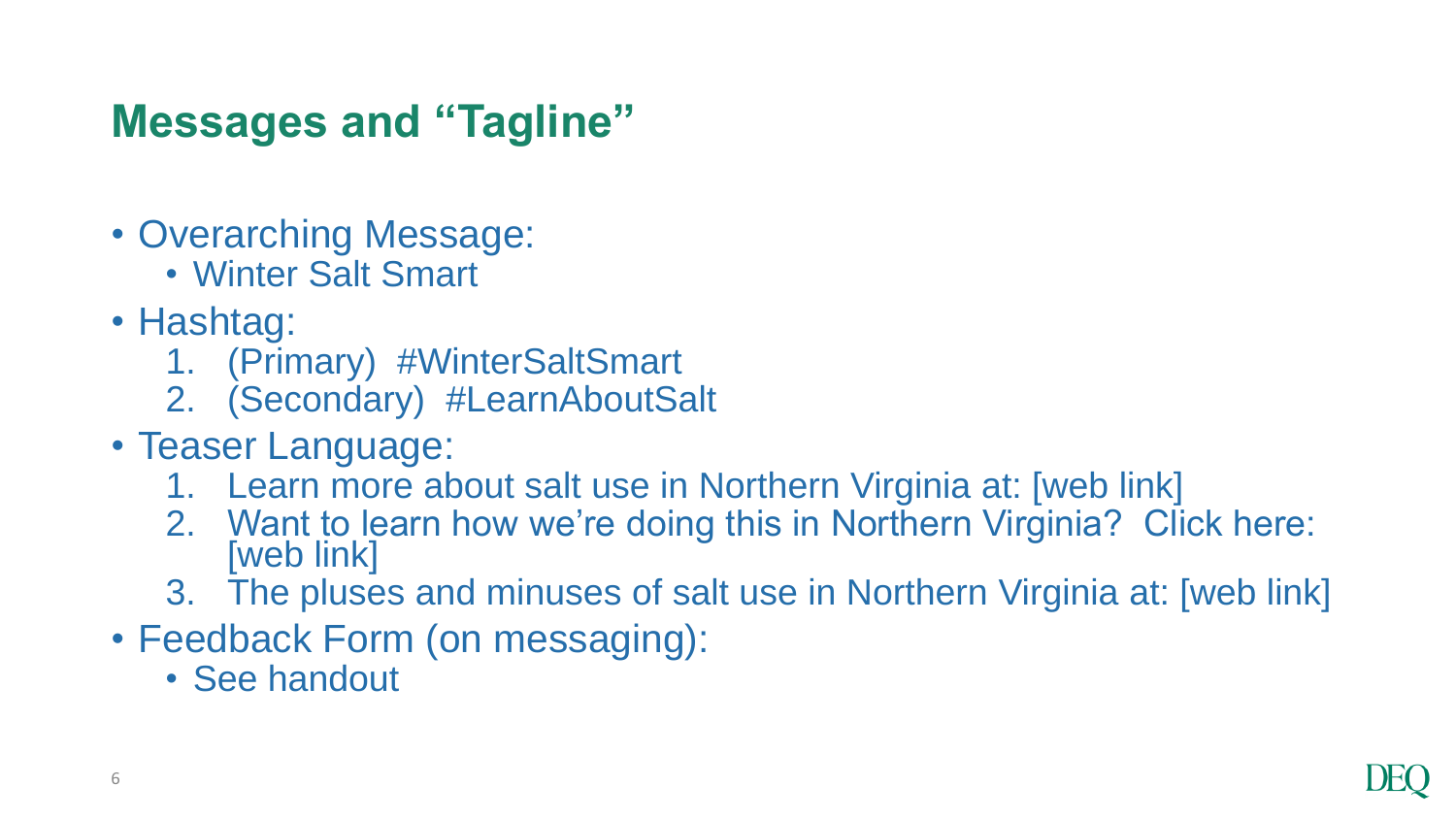



**Salt Management Strategy** 

**VIRGINIA: WINTER SALT SMART** 

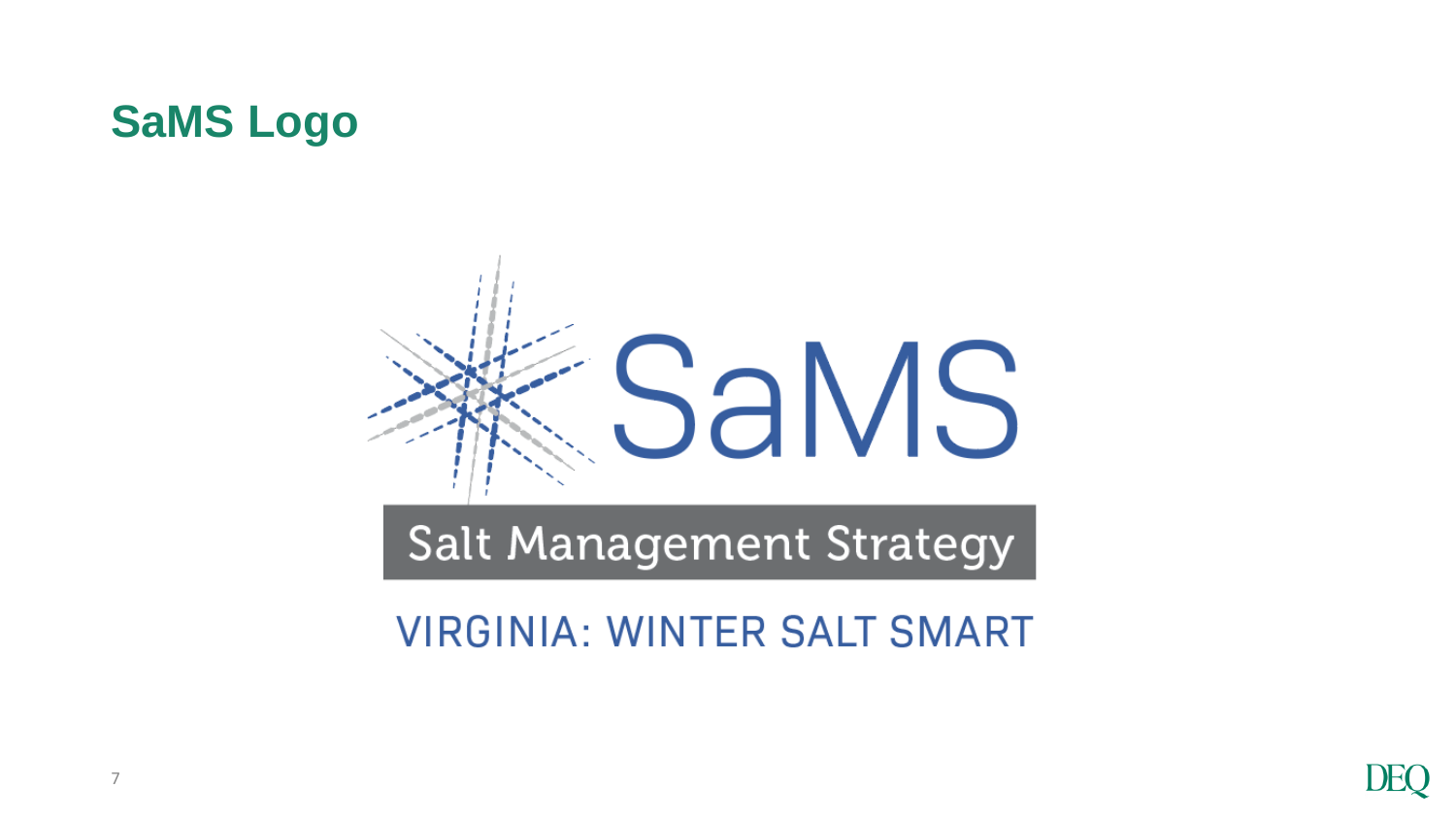# **Listening Session**

1. In-person Component of the Outreach Plan

2. One (1) Session in Early December 2019 • Hold in the Long Branch watershed (Fairfax County)

- 3. Advertisement by Postcard Mailers
	- One time mailing to those in Long Branch watershed
	- Provided by Clean Water Action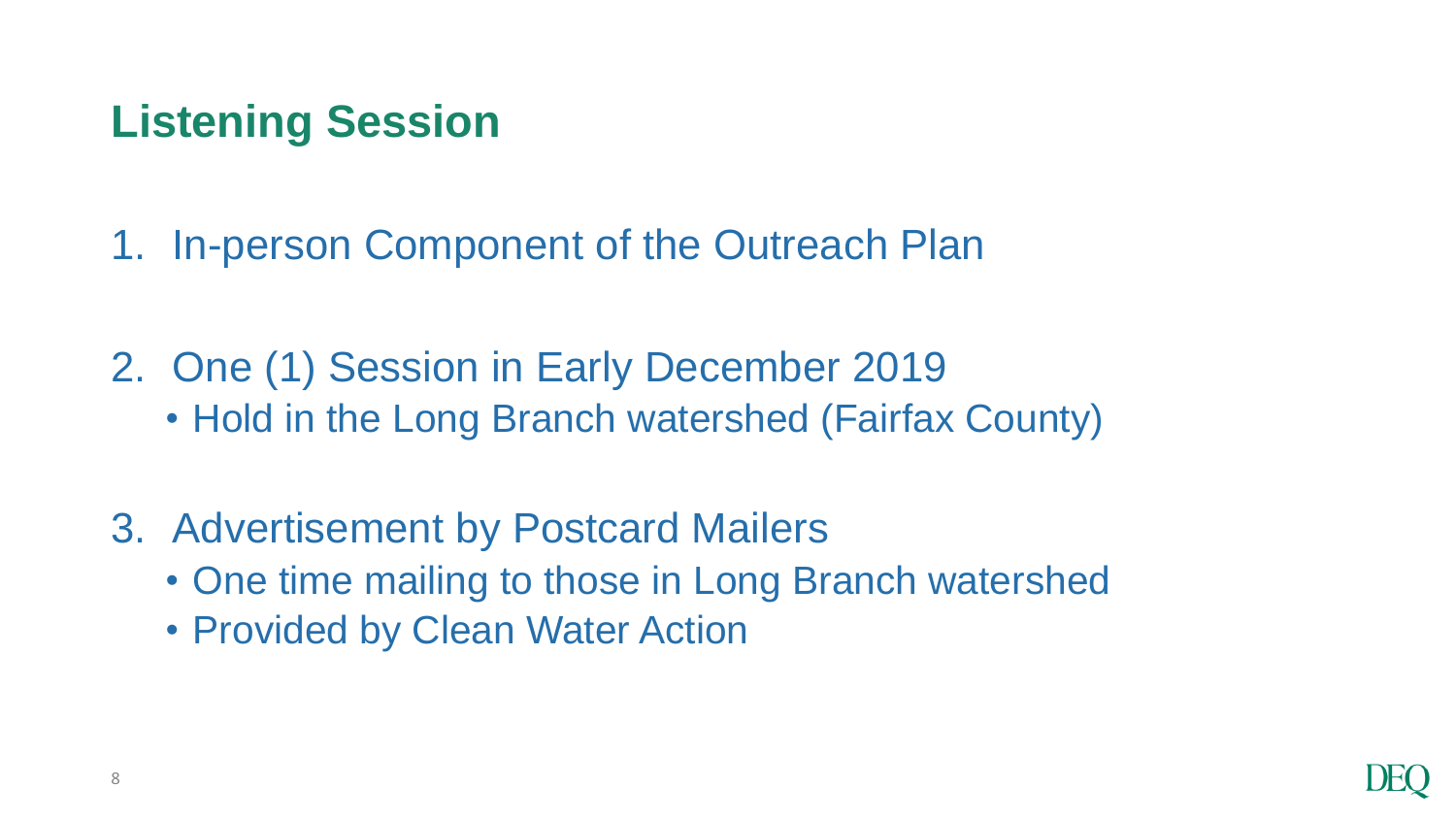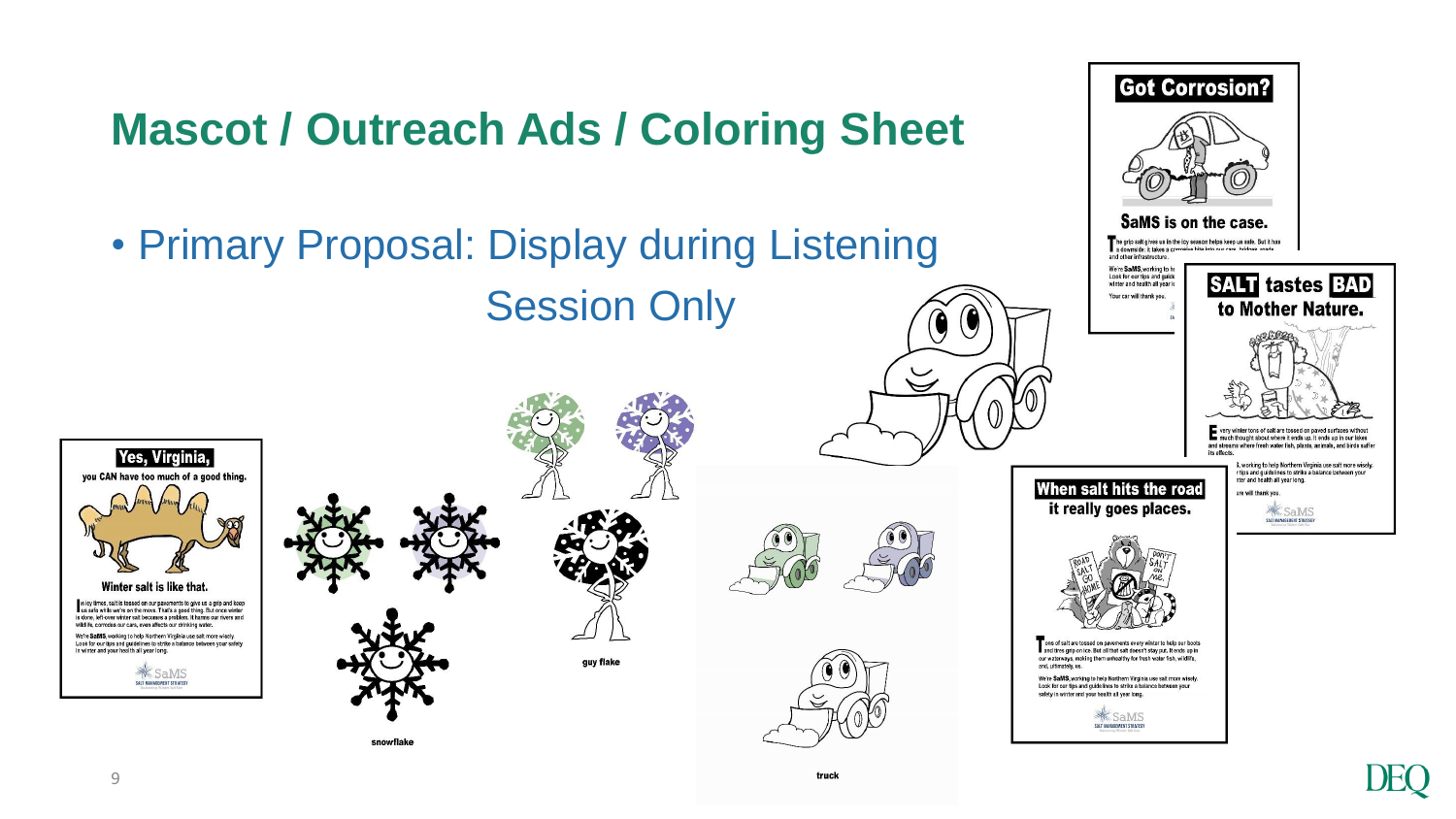#### **Pilot Outreach Plan: Overview**

- Proposed Timeframe: November December 2019
- Components of Outreach
	- 1. Online (newsletter / email / social media)
	- 2. Listening session (in-person, held in Long Branch Watershed)
- Steps to Implement
	- Introduce SaMS / Encourage SaMS Newsletter Sign-up
	- 2. Awareness Outreach (test messaging)
- Form Subgroup to Finalize Details
	- Work through implementation details to encourage coordinated effort
	- Helpful to include communication staff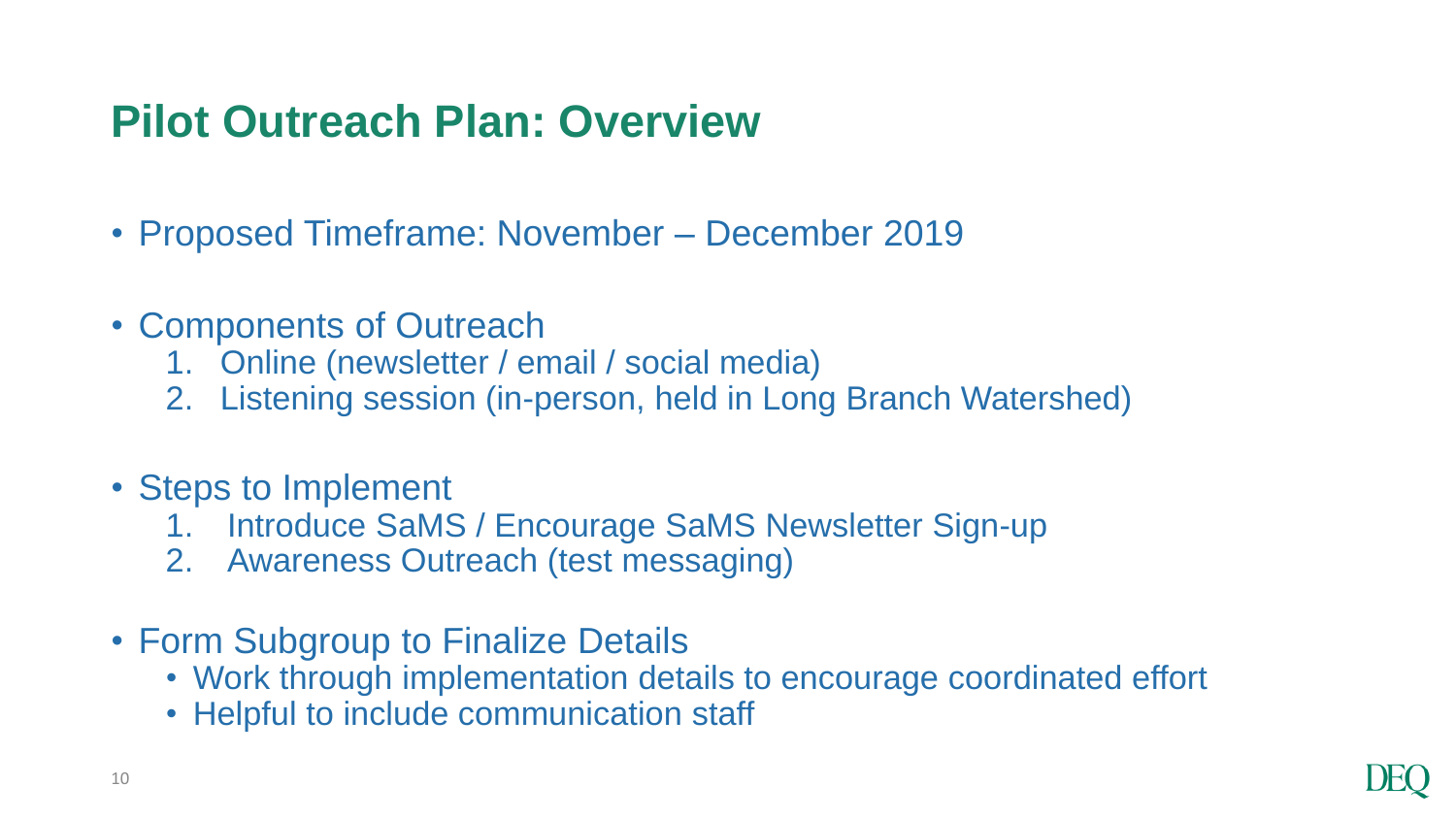#### **Pilot Outreach Plan: Step 1**

- Introduce SaMS and Encourage SaMS Newsletter Signup
	- Distribute content via organizations' choice (email, newsletter, social media)
	- Frequency: 1x
	- Timing: November (synchronized?)
	- Content:
		- What is SaMS
		- Hashtags and a sign-up to join an **Email List** to learn more
		- Organizations provide perspective on their participation
	- Data: Metrics from Pilot Campaign
	- Include SaMS logo (begin branding)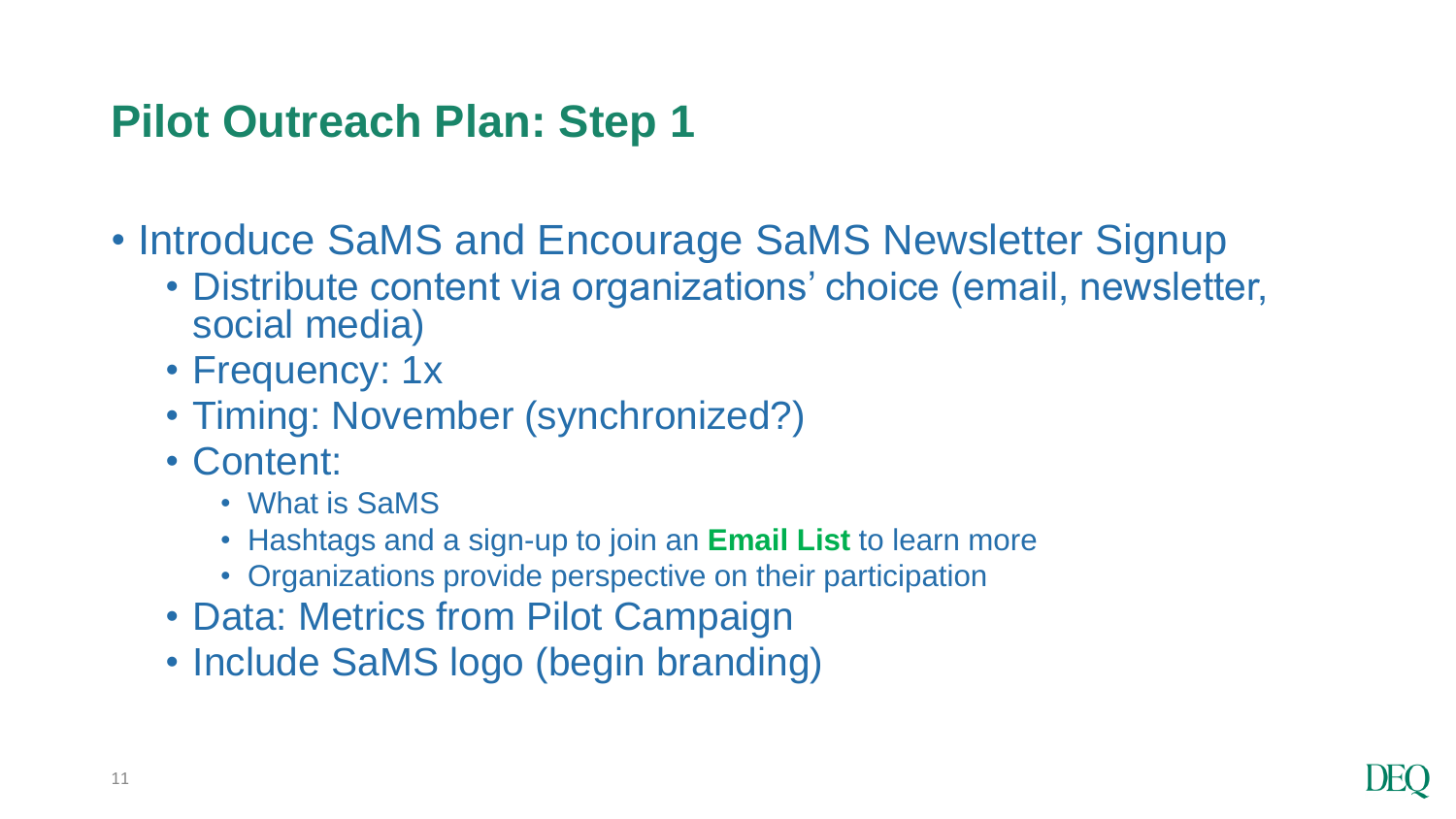## **Pilot Outreach Plan: Step 2**

- Step 2 Awareness
	- Distribute content via:
		- 1. Organizations' social media
		- 2. 1 st SaMS **Awareness Newsletter**
	- Timing: December (synchronized?)
	- Frequency: 1x each (Social Media and SaMS **Awareness Newsletter**)
	- Content:
		- Social Media = Hashtag + Teaser + Link to 1 page flyer
		- SaMS Awareness Newsletter = reformatted 1 page flyer
	- Data: Metrics from Pilot Campaign
	- Include SaMS logo (branding)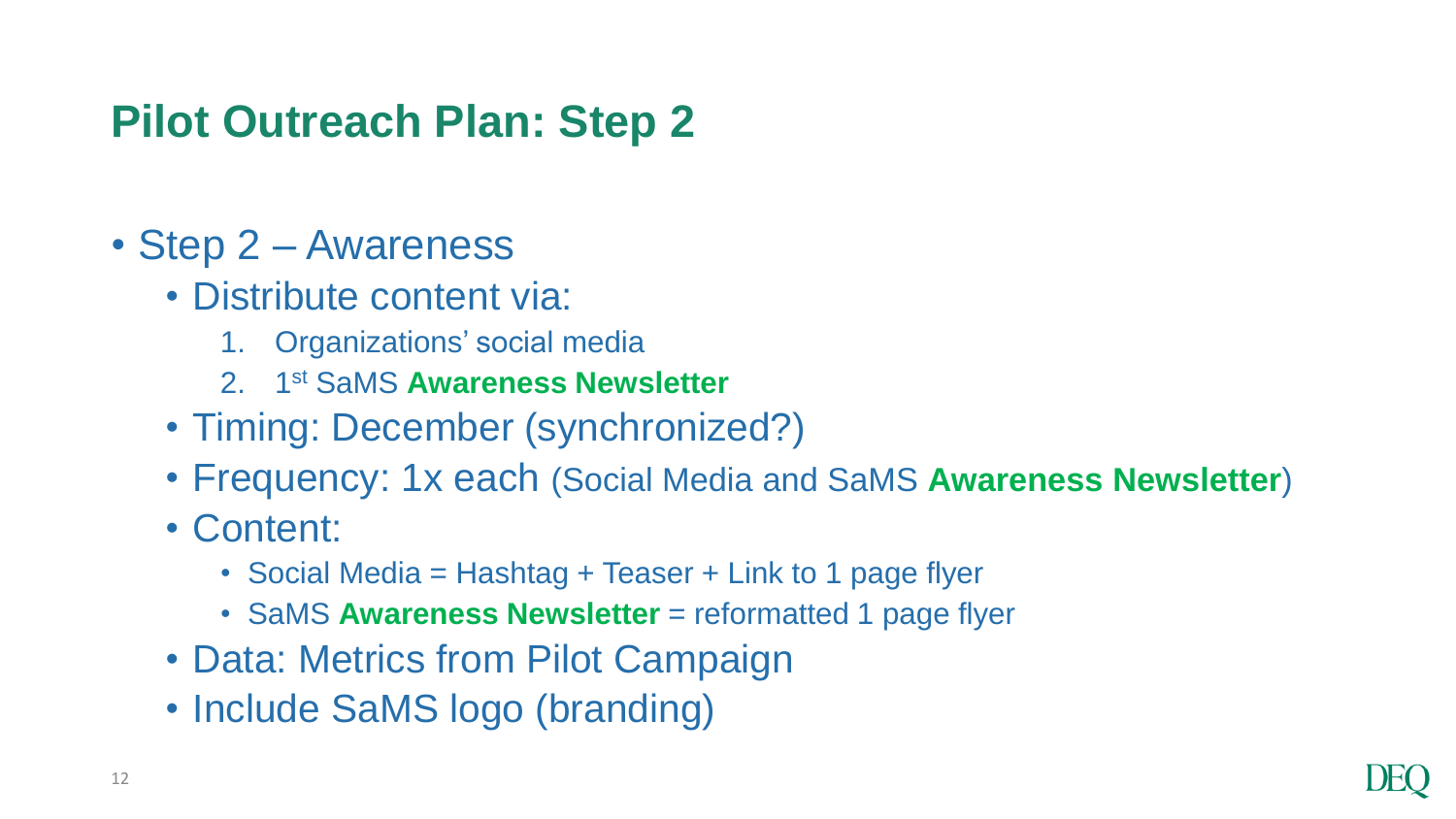#### **Pilot Outreach Plan: Finalizing Implementation Details**

- Message Testing Subgroup\* Tasks:
	- Identify timing (timeframe, duration, time of day)
	- Identify content for easy implementation
	- Identify pictures to accompany content
	- \**Include communications staff if applicable*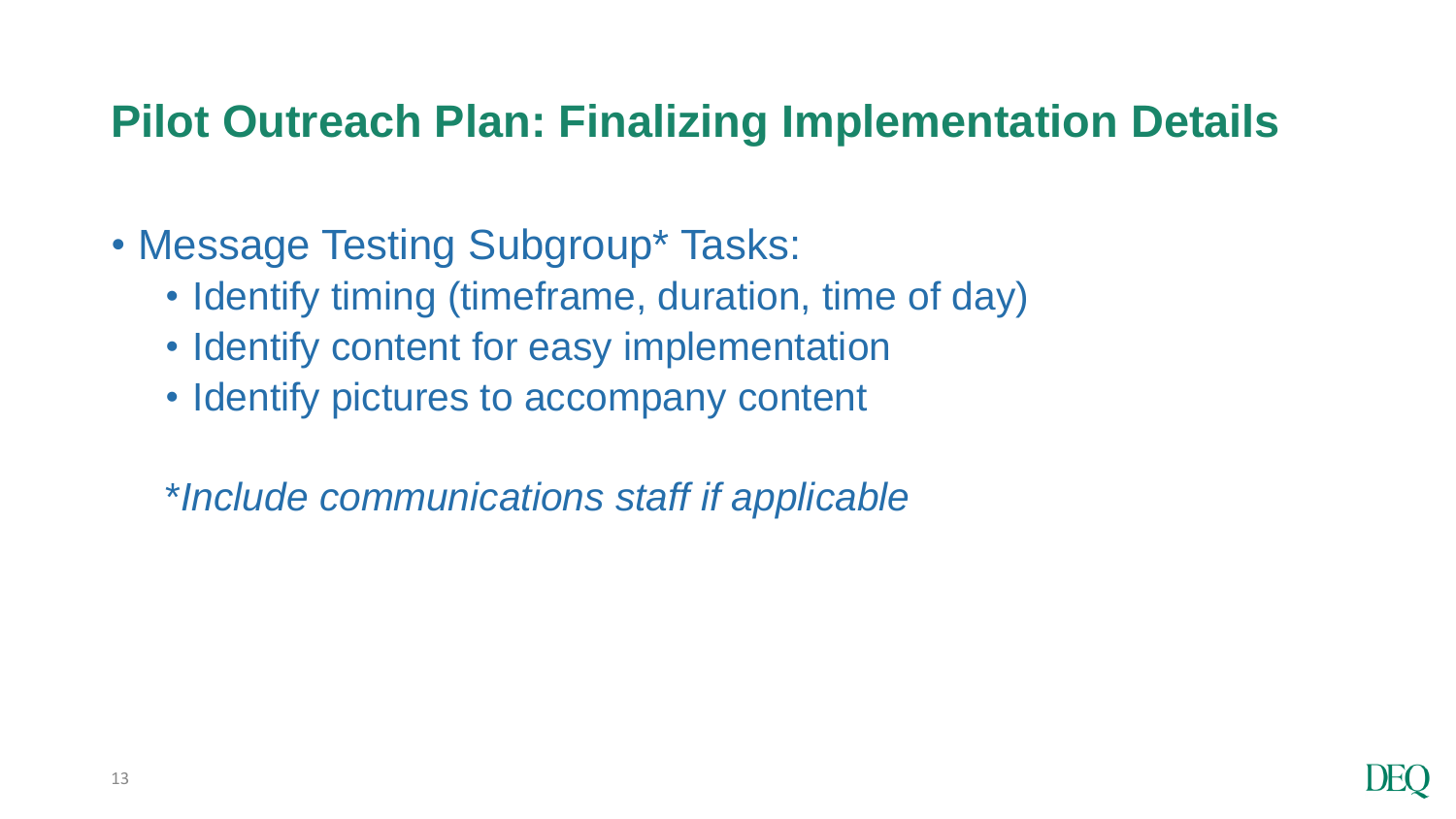# **Baseline Awareness Survey**

- Status
- Timeline
- Review of Draft Questionnaire by Amplitude
	- In-progress (results not ready in time for this meeting)
	- Coordinate input with workgroup
- Finalizing Questionnaire

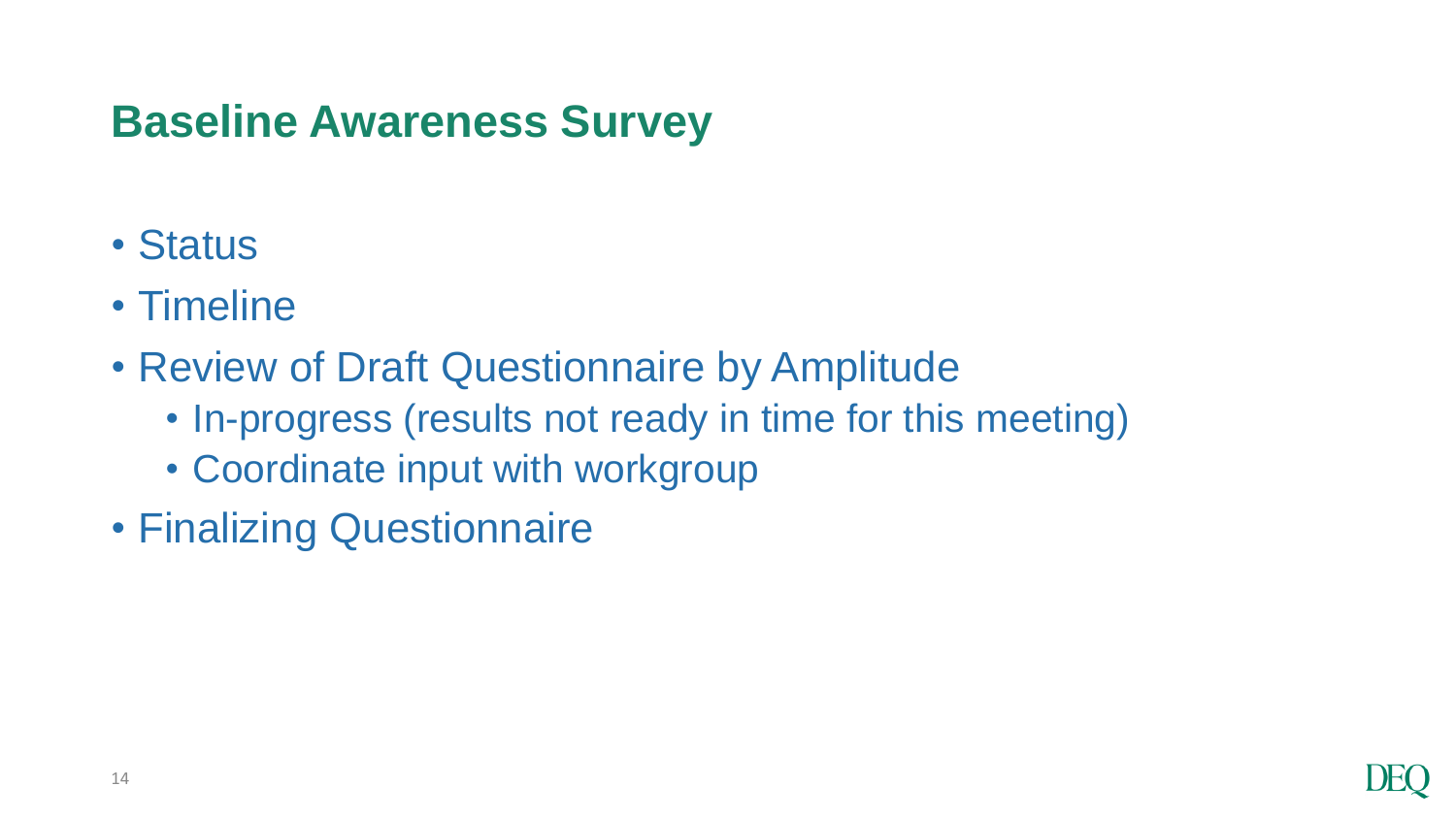# **Social Media Toolkit**

- Focus Broadened Beyond Social Media:
	- Encompass "elements" for future development
	- All messages (i.e. tagline, hashtags, etc.)
	- Any recommendations that stem from "lessons learned" this Fall
- Could "grow" by adding materials developed by SAC member organizations during SaMS implementation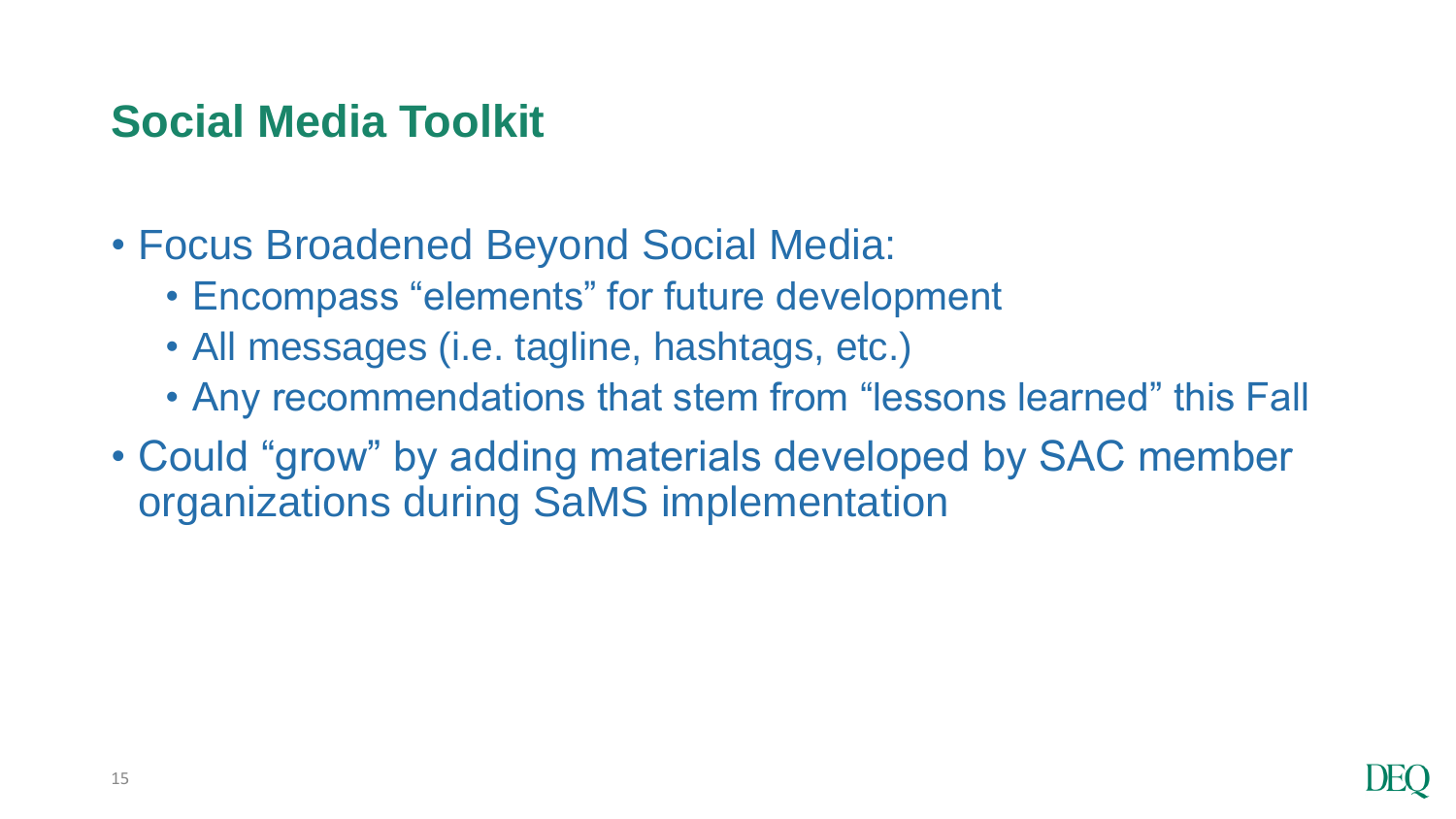# **Funding Opportunities**

- Critical component to support SaMS implementation
- Only workgroup to dive into this topic
- Multiple funding sources identified, mostly focused on research oriented efforts
- Still interested identifying additional other opportunities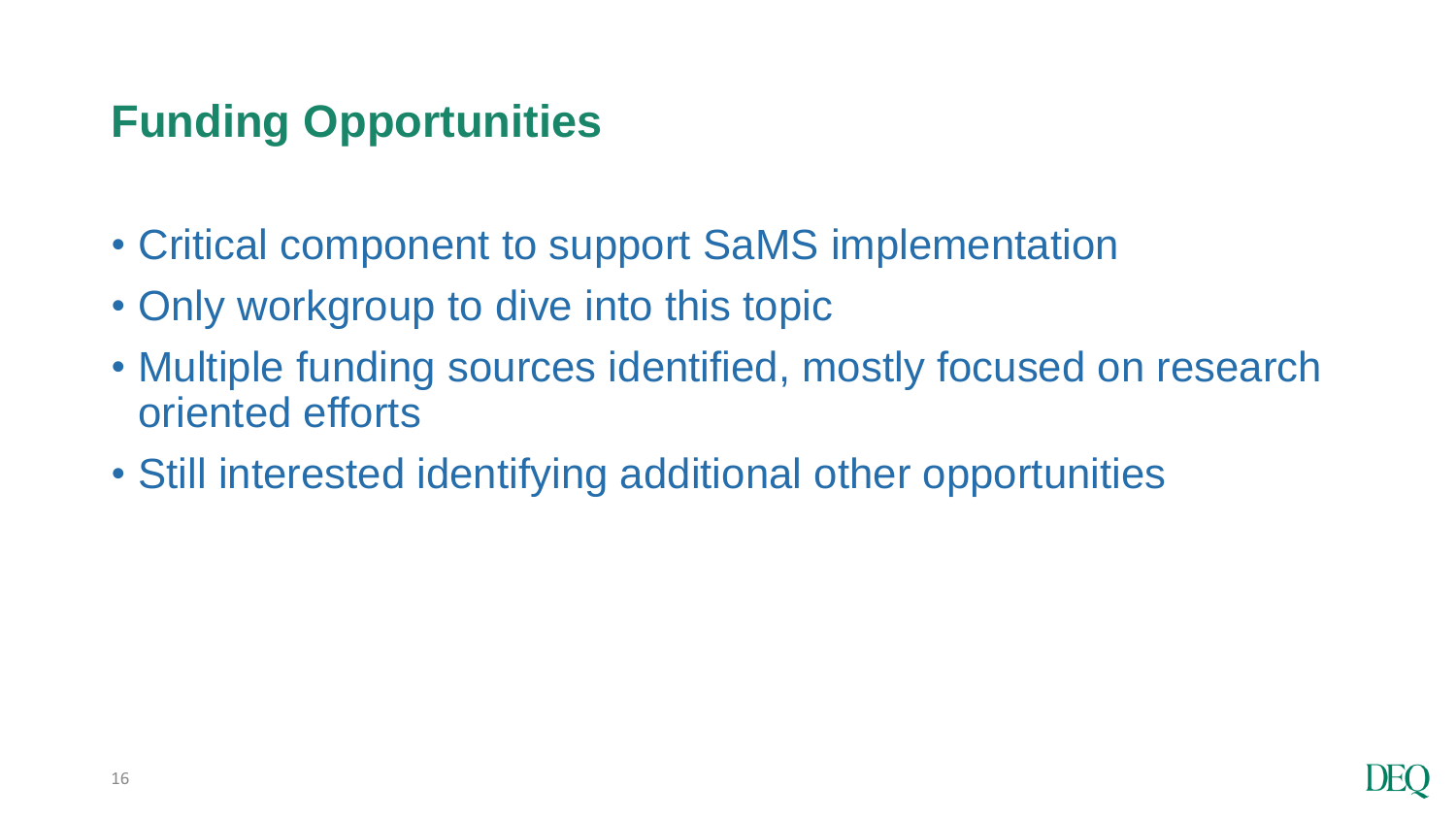#### **Elements for Developing Future Materials**

- Purpose to guide future development of outreach and education materials for consistency with SaMS
- Drafted in consideration of SaMS Goals
- For each, identify sections of SaMS document to aide understanding or material development
- Consider use of the SaMS logo\* on materials that follow the elements

*\*Additional consideration needed for oversight of the SaMS logo and its use)*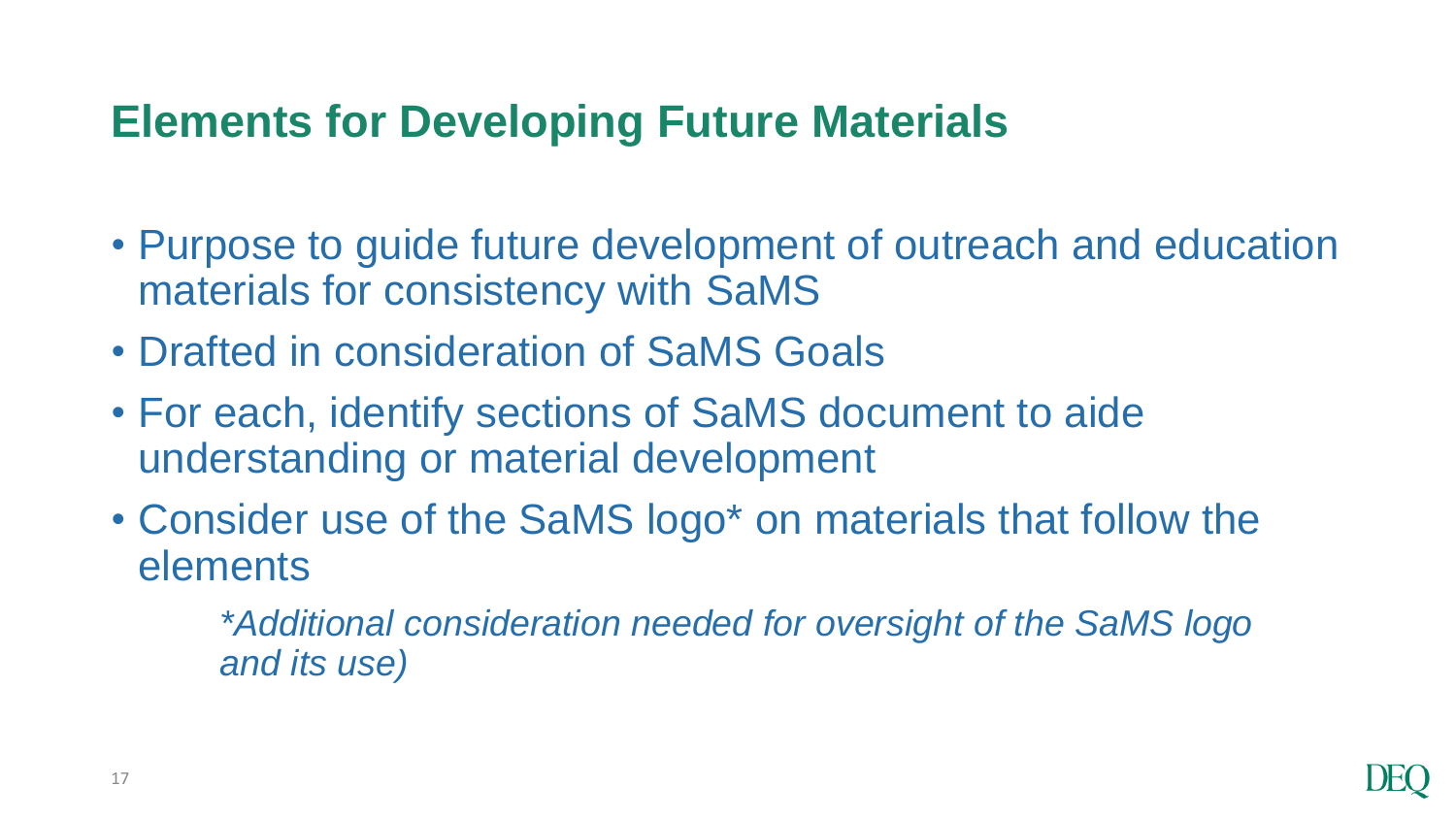#### **Proposed: Four Elements**

- 1. The importance of public safety is not marginalized.
- 2. Pros and cons of winter salt use, when identified, are fairly balanced. Cons associated with salt use are not to be presented without also identifying its benefits.
- 3. Frame the message/material in a positive light.
- 4. Include information on ways the targeted audience can make a difference (actionable item), as appropriate.

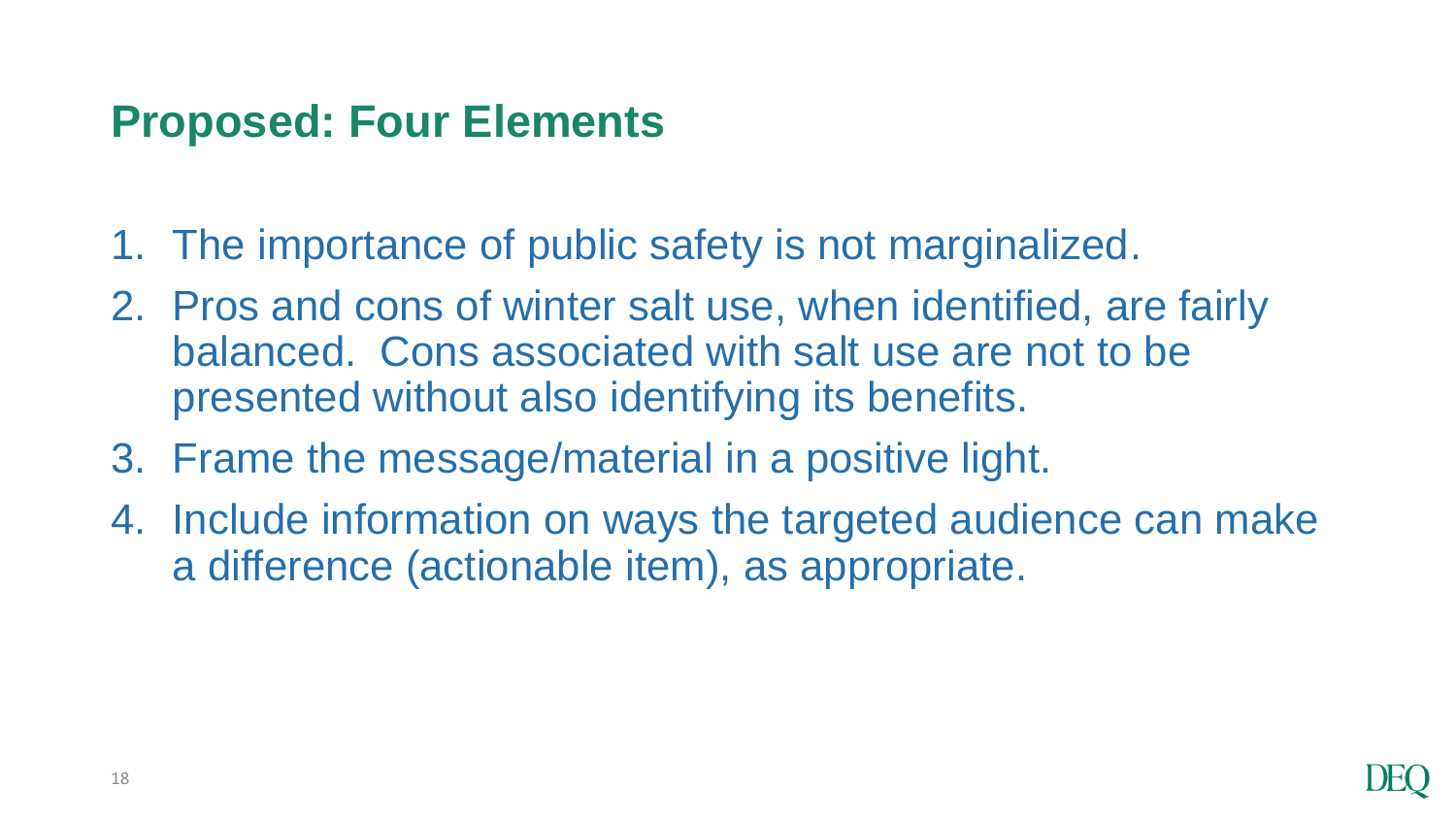#### **Non-Traditional BMP Workgroup Request**

- Workgroup drafting BMP recommendations for homeowners and commuters
- Request for the Education and Outreach Workgroup to develop outreach material (i.e. brochure or pamphlet) using this information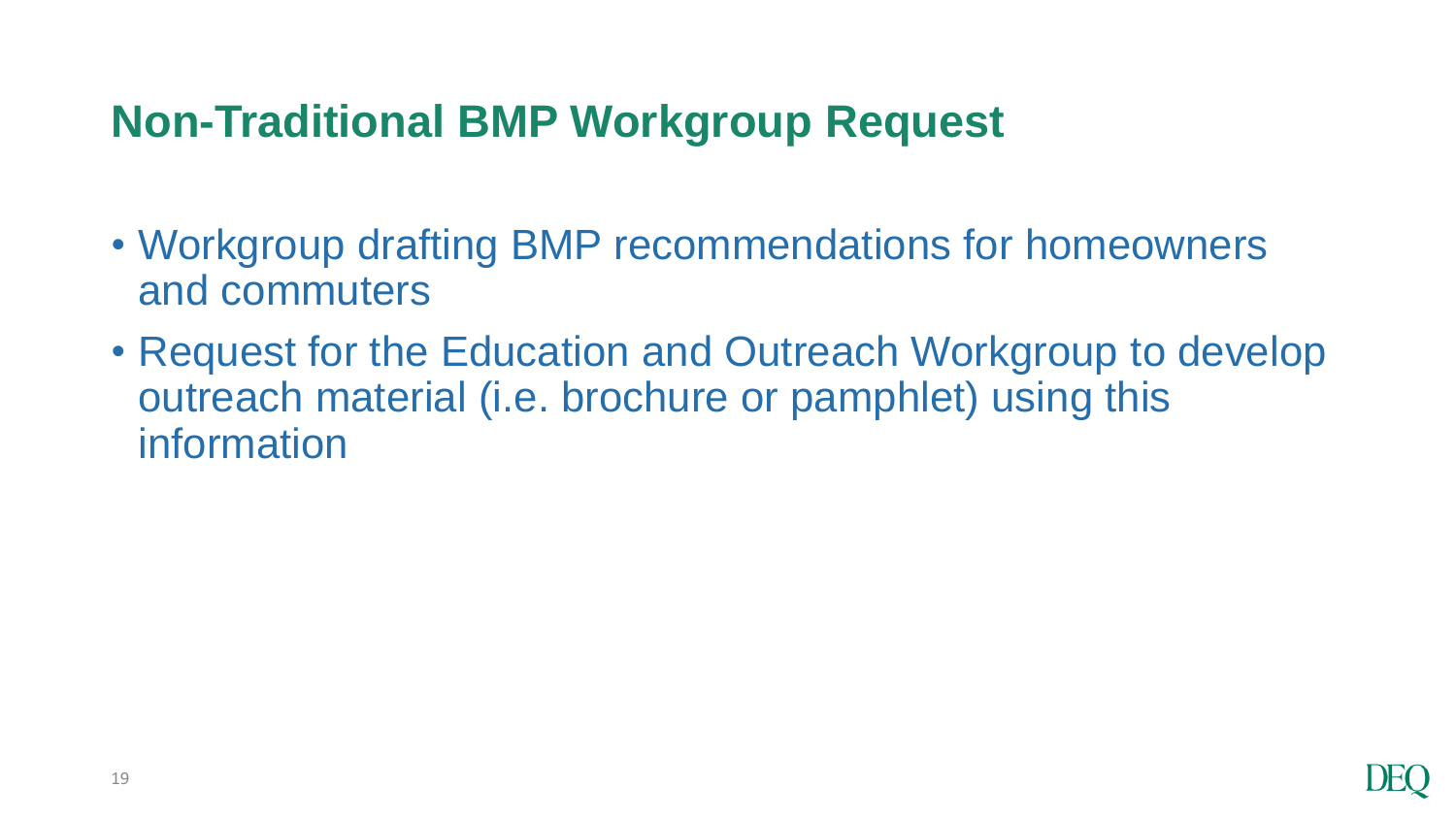#### **Planning Next Steps**

- Process to review and incorporate information learned from:
	- 1. Outreach Plan
	- 2. Baseline Awareness Survey
- How to incorporate "lessons learned"?
	- Format of review:
		- Form a subgroup(s)?
		- Conference call of the entire workgroup?
	- Threshold for incorporating "lesson learned" into final SaMS?
	- Summarize effort and results in final SaMS?